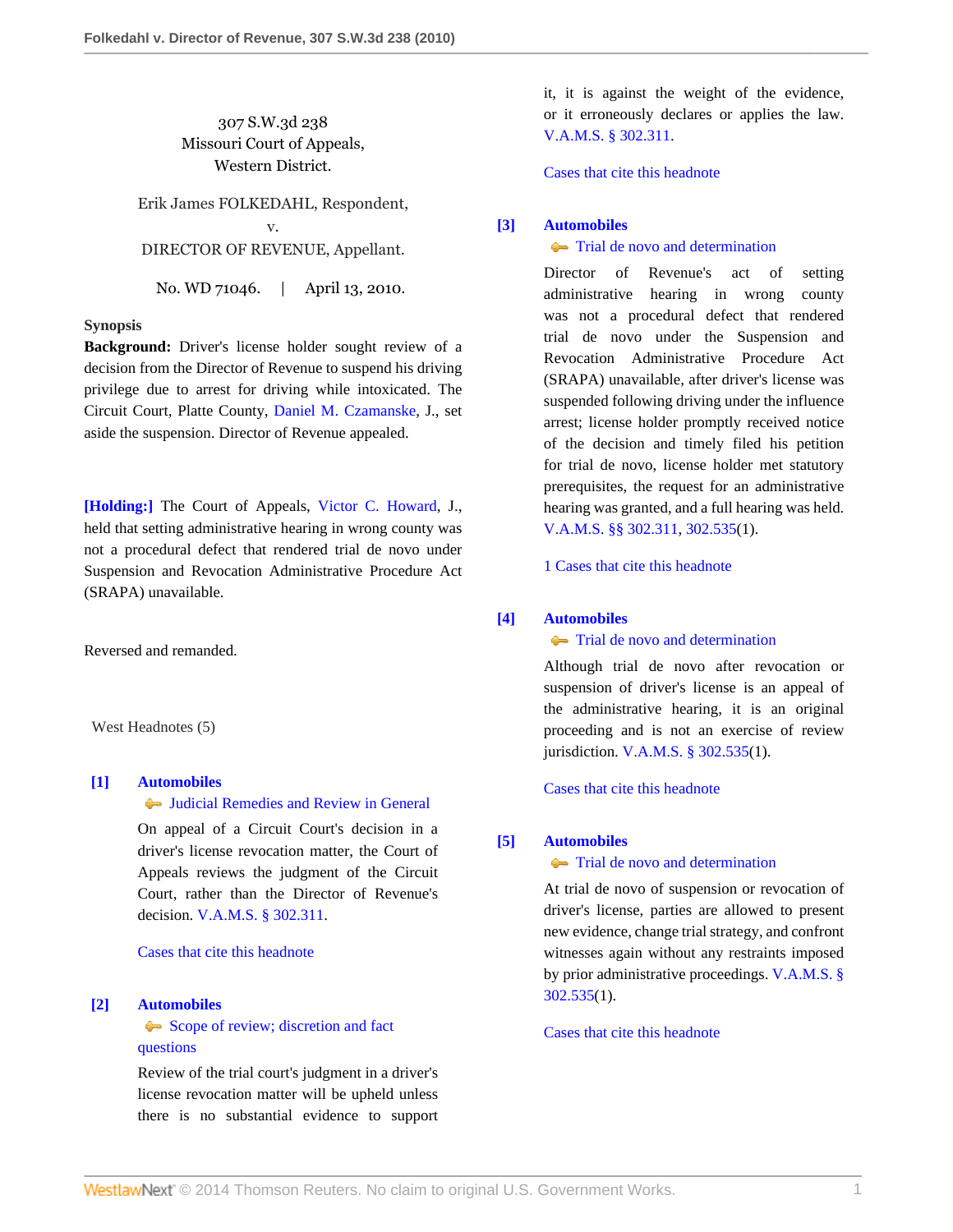#### **Attorneys and Law Firms**

**\*239** Jonathan H. Hale, for Appellant.

[Jeremy Webb](http://www.westlaw.com/Link/Document/FullText?findType=h&pubNum=176284&cite=0364943301&originatingDoc=I537b024a46f011dfaad3d35f6227d4a8&refType=MC&originationContext=document&vr=3.0&rs=cblt1.0&transitionType=DocumentItem&contextData=(sc.Search)), for Respondent.

Before Division Two: [JOSEPH M. ELLIS](http://www.westlaw.com/Link/Document/FullText?findType=h&pubNum=176284&cite=0210830201&originatingDoc=I537b024a46f011dfaad3d35f6227d4a8&refType=RQ&originationContext=document&vr=3.0&rs=cblt1.0&transitionType=DocumentItem&contextData=(sc.Search)), Presiding Judge, [VICTOR C. HOWARD](http://www.westlaw.com/Link/Document/FullText?findType=h&pubNum=176284&cite=0142872101&originatingDoc=I537b024a46f011dfaad3d35f6227d4a8&refType=RQ&originationContext=document&vr=3.0&rs=cblt1.0&transitionType=DocumentItem&contextData=(sc.Search)), Judge and [ZEL M. FISCHER](http://www.westlaw.com/Link/Document/FullText?findType=h&pubNum=176284&cite=0284514601&originatingDoc=I537b024a46f011dfaad3d35f6227d4a8&refType=RQ&originationContext=document&vr=3.0&rs=cblt1.0&transitionType=DocumentItem&contextData=(sc.Search)), Special Judge.

## **Opinion**

#### [VICTOR C. HOWARD](http://www.westlaw.com/Link/Document/FullText?findType=h&pubNum=176284&cite=0142872101&originatingDoc=I537b024a46f011dfaad3d35f6227d4a8&refType=RQ&originationContext=document&vr=3.0&rs=cblt1.0&transitionType=DocumentItem&contextData=(sc.Search)), Judge.

The Director of Revenue ("the Director") appeals the trial court's judgment sustaining Erik Folkedahl's petition for review pursuant to [section 302.311](http://www.westlaw.com/Link/Document/FullText?findType=L&pubNum=1000229&cite=MOST302.311&originatingDoc=I537b024a46f011dfaad3d35f6227d4a8&refType=LQ&originationContext=document&vr=3.0&rs=cblt1.0&transitionType=DocumentItem&contextData=(sc.Search)) and setting aside the suspension of Folkedahl's driving privilege.<sup>[1](#page-3-0)</sup> On appeal, the Director claims that the trial court lacked jurisdiction to review the suspension under [section 302.311](http://www.westlaw.com/Link/Document/FullText?findType=L&pubNum=1000229&cite=MOST302.311&originatingDoc=I537b024a46f011dfaad3d35f6227d4a8&refType=LQ&originationContext=document&vr=3.0&rs=cblt1.0&transitionType=DocumentItem&contextData=(sc.Search)). The judgment of the trial court is reversed and remanded.

## **Factual and Procedural Background**

On October 28, 2008, a Missouri State Highway Patrol trooper arrested Erik Folkedahl for driving while intoxicated. Although Folkedahl was driving in Clay County, Missouri, shortly before his arrest, the arrest occurred in Platte County. Following the arrest, Folkedahl was served with a notice of suspension/revocation of his driving privilege, and the arresting officer's alcohol influence report was provided to the Director. The arresting officer erroneously listed Clay County as the county of arrest in the notice of suspension/revocation and the alcohol influence report.

Folkedahl filed a timely request for an administrative hearing pursuant to section 302.530 to review the suspension/ revocation. Folkedahl requested an in-person hearing in the county of arrest, but in response to a question on the request form asking for the city and county of arrest, Folkedahl wrote "Unknown." The Director granted Folkedahl's request for an administrative hearing.

Based on the reference to Clay County as the county of arrest in the alcohol influence report, the Director docketed the hearing in Clay County. Folkedahl's attorney appeared at the hearing and argued the case to the hearing officer. At no time **\*240** during the hearing did Folkedahl's attorney object to the hearing being held in Clay County rather than Platte County. After a full hearing was held, the hearing officer issued findings of fact and conclusions of law sustaining the issuance of the notice of suspension/revocation and suspending Folkedahl's driving privilege.

Folkedahl thereafter filed a two-count petition in the Platte County Circuit Court challenging the decision to suspend his driving privilege. In Count I, Folkedahl sought trial de novo pursuant to [section 302.535](http://www.westlaw.com/Link/Document/FullText?findType=L&pubNum=1000229&cite=MOST302.535&originatingDoc=I537b024a46f011dfaad3d35f6227d4a8&refType=LQ&originationContext=document&vr=3.0&rs=cblt1.0&transitionType=DocumentItem&contextData=(sc.Search)). In Count II, he sought review of the Director's decision pursuant to [section 302.311.](http://www.westlaw.com/Link/Document/FullText?findType=L&pubNum=1000229&cite=MOST302.311&originatingDoc=I537b024a46f011dfaad3d35f6227d4a8&refType=LQ&originationContext=document&vr=3.0&rs=cblt1.0&transitionType=DocumentItem&contextData=(sc.Search))

<span id="page-1-2"></span>The Platte County Circuit Court heard the petition on April 22, 2009. At the beginning of the hearing, Folkedahl voluntarily dismissed the first count of his petition without prejudice. Folkedahl argued that his driving privilege should be reinstated because the Director committed procedural error by conducting the administrative hearing in a county other than the county of arrest. Folkedahl contended that, due to the Director's error, trial de novo was unavailable and that the trial court had jurisdiction to review and set aside the suspension pursuant to [section 302.311.](http://www.westlaw.com/Link/Document/FullText?findType=L&pubNum=1000229&cite=MOST302.311&originatingDoc=I537b024a46f011dfaad3d35f6227d4a8&refType=LQ&originationContext=document&vr=3.0&rs=cblt1.0&transitionType=DocumentItem&contextData=(sc.Search)) The Director argued that Folkedahl's only avenue for seeking relief was to proceed under the petition for trial de novo or to accept the Director's offer to remand the case to the county of arrest for a second administrative hearing.

The trial court issued a judgment in which it sustained the petition for review and set aside the suspension of Folkedahl's driving privilege. This appeal by the Director followed.

## <span id="page-1-1"></span>**Standard of Review**

<span id="page-1-0"></span>**[\[1\]](#page-0-1) [\[2\]](#page-0-2)** On an appeal from a petition for review under [section 302.311,](http://www.westlaw.com/Link/Document/FullText?findType=L&pubNum=1000229&cite=MOST302.311&originatingDoc=I537b024a46f011dfaad3d35f6227d4a8&refType=LQ&originationContext=document&vr=3.0&rs=cblt1.0&transitionType=DocumentItem&contextData=(sc.Search)) an appellate court reviews the judgment of the trial court rather than the Director's decision. *[Justis v.](http://www.westlaw.com/Link/Document/FullText?findType=Y&serNum=2000363887&pubNum=4644&fi=co_pp_sp_4644_609&originationContext=document&vr=3.0&rs=cblt1.0&transitionType=DocumentItem&contextData=(sc.Search)#co_pp_sp_4644_609) Wilson,* [18 S.W.3d 606, 609 \(Mo.App. W.D.2000\)](http://www.westlaw.com/Link/Document/FullText?findType=Y&serNum=2000363887&pubNum=4644&fi=co_pp_sp_4644_609&originationContext=document&vr=3.0&rs=cblt1.0&transitionType=DocumentItem&contextData=(sc.Search)#co_pp_sp_4644_609). Review of the trial court's judgment is governed by *[Murphy v. Carron,](http://www.westlaw.com/Link/Document/FullText?findType=Y&serNum=1976117479&pubNum=713&fi=co_pp_sp_713_32&originationContext=document&vr=3.0&rs=cblt1.0&transitionType=DocumentItem&contextData=(sc.Search)#co_pp_sp_713_32)* [536 S.W.2d 30, 32 \(Mo. banc 1976\)](http://www.westlaw.com/Link/Document/FullText?findType=Y&serNum=1976117479&pubNum=713&fi=co_pp_sp_713_32&originationContext=document&vr=3.0&rs=cblt1.0&transitionType=DocumentItem&contextData=(sc.Search)#co_pp_sp_713_32), and the judgment will be upheld unless there is no substantial evidence to support it, it is against the weight of the evidence, or it erroneously declares or applies the law. *[Miller v. Dir. of Revenue,](http://www.westlaw.com/Link/Document/FullText?findType=Y&serNum=2017906270&pubNum=4644&fi=co_pp_sp_4644_292&originationContext=document&vr=3.0&rs=cblt1.0&transitionType=DocumentItem&contextData=(sc.Search)#co_pp_sp_4644_292)* 277 [S.W.3d 290, 292 \(Mo.App. W.D.2009\).](http://www.westlaw.com/Link/Document/FullText?findType=Y&serNum=2017906270&pubNum=4644&fi=co_pp_sp_4644_292&originationContext=document&vr=3.0&rs=cblt1.0&transitionType=DocumentItem&contextData=(sc.Search)#co_pp_sp_4644_292)

# **Discussion**

The Director presents two points of appeal. The Director first claims that the trial court erred in sustaining Folkedahl's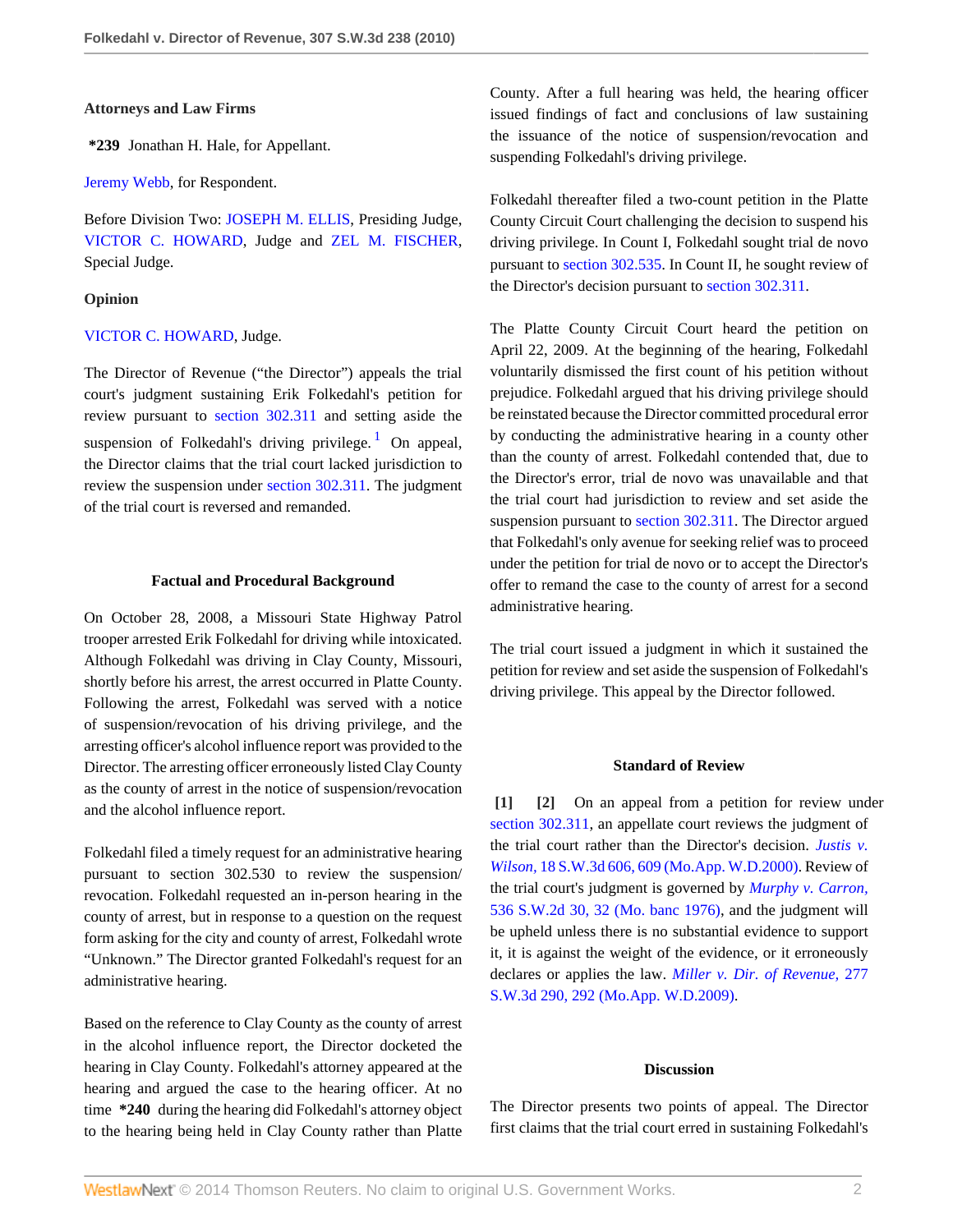petition for review and setting aside the suspension of his driving privileges because the trial court lacked jurisdiction to review the suspension under [section 302.311](http://www.westlaw.com/Link/Document/FullText?findType=L&pubNum=1000229&cite=MOST302.311&originatingDoc=I537b024a46f011dfaad3d35f6227d4a8&refType=LQ&originationContext=document&vr=3.0&rs=cblt1.0&transitionType=DocumentItem&contextData=(sc.Search)). The Director next claims that the trial court erred in sustaining the petition and setting aside the Director's decision because Folkedahl waived any claim of error regarding the location of the hearing when he failed to raise the issue during the administrative proceedings.

<span id="page-2-0"></span>**[\[3\]](#page-0-0)** We address first the Director's contention that the trial court lacked jurisdiction to review the suspension pursuant to [section 302.311](http://www.westlaw.com/Link/Document/FullText?findType=L&pubNum=1000229&cite=MOST302.311&originatingDoc=I537b024a46f011dfaad3d35f6227d4a8&refType=LQ&originationContext=document&vr=3.0&rs=cblt1.0&transitionType=DocumentItem&contextData=(sc.Search)) because trial de novo under [section 302.535](http://www.westlaw.com/Link/Document/FullText?findType=L&pubNum=1000229&cite=MOST302.535&originatingDoc=I537b024a46f011dfaad3d35f6227d4a8&refType=LQ&originationContext=document&vr=3.0&rs=cblt1.0&transitionType=DocumentItem&contextData=(sc.Search)) was still available to Folkedahl. [Section 302.535](http://www.westlaw.com/Link/Document/FullText?findType=L&pubNum=1000229&cite=MOST302.535&originatingDoc=I537b024a46f011dfaad3d35f6227d4a8&refType=LQ&originationContext=document&vr=3.0&rs=cblt1.0&transitionType=DocumentItem&contextData=(sc.Search)) is part of the Suspension and Revocation Administrative Procedure Act ("SRAPA"), sections 302.500–302.541, "which sets forth 'an orderly process for review of the suspension or revocation of a driver's license in which an administrative hearing is conducted by the department prior to a trial de novo before the circuit court.' " *[Nichols v. Dir. of Revenue,](http://www.westlaw.com/Link/Document/FullText?findType=Y&serNum=2003459955&pubNum=4644&fi=co_pp_sp_4644_585&originationContext=document&vr=3.0&rs=cblt1.0&transitionType=DocumentItem&contextData=(sc.Search)#co_pp_sp_4644_585)* 116 S.W.3d [583, 585 \(Mo.App. W.D.2003\)](http://www.westlaw.com/Link/Document/FullText?findType=Y&serNum=2003459955&pubNum=4644&fi=co_pp_sp_4644_585&originationContext=document&vr=3.0&rs=cblt1.0&transitionType=DocumentItem&contextData=(sc.Search)#co_pp_sp_4644_585) (quoting *[Jenkins v. Dir. of](http://www.westlaw.com/Link/Document/FullText?findType=Y&serNum=1993145134&pubNum=713&fi=co_pp_sp_713_260&originationContext=document&vr=3.0&rs=cblt1.0&transitionType=DocumentItem&contextData=(sc.Search)#co_pp_sp_713_260) Revenue,* [858 S.W.2d 257, 260 \(Mo.App. W.D.1993\)](http://www.westlaw.com/Link/Document/FullText?findType=Y&serNum=1993145134&pubNum=713&fi=co_pp_sp_713_260&originationContext=document&vr=3.0&rs=cblt1.0&transitionType=DocumentItem&contextData=(sc.Search)#co_pp_sp_713_260)).

**\*241** The Department of Revenue ("the Department") suspended Folkedahl's driving privilege under section 302.505.1 of the SRAPA, which authorizes the suspension or revocation of a license upon the Department's determination that the driver was driving while intoxicated. The Department's determination is final unless an administrative hearing is requested and held. § 302.505.2. Any person who has received a notice of suspension or revocation may, within fifteen days of receiving the notice, request a review of the determination at a hearing. § 302.530.1. The hearing may be held by telephone or in-person in the county where the driver was arrested. § 302.530.3. "Unless the [driver], within fifteen days after being notified of the department's decision, files an appeal for judicial review pursuant to [section 302.535,](http://www.westlaw.com/Link/Document/FullText?findType=L&pubNum=1000229&cite=MOST302.535&originatingDoc=I537b024a46f011dfaad3d35f6227d4a8&refType=LQ&originationContext=document&vr=3.0&rs=cblt1.0&transitionType=DocumentItem&contextData=(sc.Search)) the decision of the department shall be final." § 302.530.7.

<span id="page-2-2"></span><span id="page-2-1"></span>**[\[4\]](#page-0-3) [\[5\]](#page-0-4)** Pursuant to section 302.535.1, a person aggrieved by a decision of the Department may file a petition for trial de novo in the circuit court of the county where the arrest occurred. Although the trial de novo is "in theory an appeal of the administrative hearing, [it] is an original proceeding and is not an exercise of review jurisdiction." *Jenkins,* [858 S.W.2d](http://www.westlaw.com/Link/Document/FullText?findType=Y&serNum=1993145134&pubNum=713&fi=co_pp_sp_713_260&originationContext=document&vr=3.0&rs=cblt1.0&transitionType=DocumentItem&contextData=(sc.Search)#co_pp_sp_713_260) [at 260.](http://www.westlaw.com/Link/Document/FullText?findType=Y&serNum=1993145134&pubNum=713&fi=co_pp_sp_713_260&originationContext=document&vr=3.0&rs=cblt1.0&transitionType=DocumentItem&contextData=(sc.Search)#co_pp_sp_713_260) "At the trial de novo, the parties are allowed to present new evidence, change trial strategy and confront adverse witnesses again without any restraints imposed by the prior administrative proceedings." *Id.* [at 260–61.](http://www.westlaw.com/Link/Document/FullText?findType=Y&serNum=1993145134&originationContext=document&vr=3.0&rs=cblt1.0&transitionType=DocumentItem&contextData=(sc.Search)) Furthermore, the trial court cannot consider or base its decision upon evidence

presented at the hearing or the findings of the hearing officer. *Id.* [at 261.](http://www.westlaw.com/Link/Document/FullText?findType=Y&serNum=1993145134&originationContext=document&vr=3.0&rs=cblt1.0&transitionType=DocumentItem&contextData=(sc.Search))

Unlike [section 302.535,](http://www.westlaw.com/Link/Document/FullText?findType=L&pubNum=1000229&cite=MOST302.535&originatingDoc=I537b024a46f011dfaad3d35f6227d4a8&refType=LQ&originationContext=document&vr=3.0&rs=cblt1.0&transitionType=DocumentItem&contextData=(sc.Search)) which is part of the SRAPA, "[j]udicial review under [section 302.311](http://www.westlaw.com/Link/Document/FullText?findType=L&pubNum=1000229&cite=MOST302.311&originatingDoc=I537b024a46f011dfaad3d35f6227d4a8&refType=LQ&originationContext=document&vr=3.0&rs=cblt1.0&transitionType=DocumentItem&contextData=(sc.Search)) is located in a part of the general provisions relating to drivers' licenses." *[Nichols,](http://www.westlaw.com/Link/Document/FullText?findType=Y&serNum=2003459955&pubNum=4644&fi=co_pp_sp_4644_585&originationContext=document&vr=3.0&rs=cblt1.0&transitionType=DocumentItem&contextData=(sc.Search)#co_pp_sp_4644_585)* [116 S.W.3d at 585.](http://www.westlaw.com/Link/Document/FullText?findType=Y&serNum=2003459955&pubNum=4644&fi=co_pp_sp_4644_585&originationContext=document&vr=3.0&rs=cblt1.0&transitionType=DocumentItem&contextData=(sc.Search)#co_pp_sp_4644_585)[Section 302.311](http://www.westlaw.com/Link/Document/FullText?findType=L&pubNum=1000229&cite=MOST302.311&originatingDoc=I537b024a46f011dfaad3d35f6227d4a8&refType=LQ&originationContext=document&vr=3.0&rs=cblt1.0&transitionType=DocumentItem&contextData=(sc.Search)) provides that, in the event that a license is suspended or revoked, the driver may appeal to the circuit court of the county of his residence within thirty days after notice that a license is suspended or revoked. The cause shall be heard de novo, and an appeal may be taken from the judgment of the circuit court as in civil cases. *[Id.](http://www.westlaw.com/Link/Document/FullText?findType=Y&serNum=2003459955&originationContext=document&vr=3.0&rs=cblt1.0&transitionType=DocumentItem&contextData=(sc.Search))*

In *[Nichols,](http://www.westlaw.com/Link/Document/FullText?findType=Y&serNum=2003459955&originationContext=document&vr=3.0&rs=cblt1.0&transitionType=DocumentItem&contextData=(sc.Search))* this court addressed the question of whether [sections 302.535](http://www.westlaw.com/Link/Document/FullText?findType=L&pubNum=1000229&cite=MOST302.535&originatingDoc=I537b024a46f011dfaad3d35f6227d4a8&refType=LQ&originationContext=document&vr=3.0&rs=cblt1.0&transitionType=DocumentItem&contextData=(sc.Search)) and [302.311](http://www.westlaw.com/Link/Document/FullText?findType=L&pubNum=1000229&cite=MOST302.311&originatingDoc=I537b024a46f011dfaad3d35f6227d4a8&refType=LQ&originationContext=document&vr=3.0&rs=cblt1.0&transitionType=DocumentItem&contextData=(sc.Search)) provided dual remedies for judicial review of the Department's decision to suspend a driver's license. [116 S.W.3d at 585.](http://www.westlaw.com/Link/Document/FullText?findType=Y&serNum=2003459955&pubNum=4644&fi=co_pp_sp_4644_585&originationContext=document&vr=3.0&rs=cblt1.0&transitionType=DocumentItem&contextData=(sc.Search)#co_pp_sp_4644_585) The court found that a driver may not claim a right of review under the general statute, [section 302.311](http://www.westlaw.com/Link/Document/FullText?findType=L&pubNum=1000229&cite=MOST302.311&originatingDoc=I537b024a46f011dfaad3d35f6227d4a8&refType=LQ&originationContext=document&vr=3.0&rs=cblt1.0&transitionType=DocumentItem&contextData=(sc.Search)), without first exhausting the statutory remedies provided in the SRAPA, i.e., review pursuant to [section 302.535.](http://www.westlaw.com/Link/Document/FullText?findType=L&pubNum=1000229&cite=MOST302.535&originatingDoc=I537b024a46f011dfaad3d35f6227d4a8&refType=LQ&originationContext=document&vr=3.0&rs=cblt1.0&transitionType=DocumentItem&contextData=(sc.Search)) *Id.* [at 587.](http://www.westlaw.com/Link/Document/FullText?findType=Y&serNum=2003459955&originationContext=document&vr=3.0&rs=cblt1.0&transitionType=DocumentItem&contextData=(sc.Search)) Therefore, the court held that [section 302.535](http://www.westlaw.com/Link/Document/FullText?findType=L&pubNum=1000229&cite=MOST302.535&originatingDoc=I537b024a46f011dfaad3d35f6227d4a8&refType=LQ&originationContext=document&vr=3.0&rs=cblt1.0&transitionType=DocumentItem&contextData=(sc.Search)) provides the sole means of judicial review and that judicial review under [section 302.311](http://www.westlaw.com/Link/Document/FullText?findType=L&pubNum=1000229&cite=MOST302.311&originatingDoc=I537b024a46f011dfaad3d35f6227d4a8&refType=LQ&originationContext=document&vr=3.0&rs=cblt1.0&transitionType=DocumentItem&contextData=(sc.Search)) is not available absent a procedural defect that takes the driver out of the ambit of the SRAPA. *Id.* [at 590.](http://www.westlaw.com/Link/Document/FullText?findType=Y&serNum=2003459955&originationContext=document&vr=3.0&rs=cblt1.0&transitionType=DocumentItem&contextData=(sc.Search))

In his petition, Folkedahl alleged that [section 302.311](http://www.westlaw.com/Link/Document/FullText?findType=L&pubNum=1000229&cite=MOST302.311&originatingDoc=I537b024a46f011dfaad3d35f6227d4a8&refType=LQ&originationContext=document&vr=3.0&rs=cblt1.0&transitionType=DocumentItem&contextData=(sc.Search)) provided the jurisdictional basis for judicial review of the Department's decision. Therefore, Folkedahl "bore the burden of proving facts that would authorize the trial court to exercise its jurisdiction pursuant to that statute." *[Owen v. Dir. of](http://www.westlaw.com/Link/Document/FullText?findType=Y&serNum=2016380933&pubNum=4644&fi=co_pp_sp_4644_608&originationContext=document&vr=3.0&rs=cblt1.0&transitionType=DocumentItem&contextData=(sc.Search)#co_pp_sp_4644_608) Revenue,* [256 S.W.3d 605, 608 \(Mo.App. S.D.2008\).](http://www.westlaw.com/Link/Document/FullText?findType=Y&serNum=2016380933&pubNum=4644&fi=co_pp_sp_4644_608&originationContext=document&vr=3.0&rs=cblt1.0&transitionType=DocumentItem&contextData=(sc.Search)#co_pp_sp_4644_608) In order to prove that the trial court had authority to proceed pursuant to [section 302.311,](http://www.westlaw.com/Link/Document/FullText?findType=L&pubNum=1000229&cite=MOST302.311&originatingDoc=I537b024a46f011dfaad3d35f6227d4a8&refType=LQ&originationContext=document&vr=3.0&rs=cblt1.0&transitionType=DocumentItem&contextData=(sc.Search)) Folkedahl had to establish that a procedural defect caused by the Department rendered judicial review under [section 302.535](http://www.westlaw.com/Link/Document/FullText?findType=L&pubNum=1000229&cite=MOST302.535&originatingDoc=I537b024a46f011dfaad3d35f6227d4a8&refType=LQ&originationContext=document&vr=3.0&rs=cblt1.0&transitionType=DocumentItem&contextData=(sc.Search)) unavailable. *Id.* [at 608–09.](http://www.westlaw.com/Link/Document/FullText?findType=Y&serNum=2016380933&originationContext=document&vr=3.0&rs=cblt1.0&transitionType=DocumentItem&contextData=(sc.Search)) Folkedahl argues that a procedural defect occurred when the Department failed to grant him an administrative hearing in Platte County, the county of his arrest. Consequently, the Department lost jurisdiction due to the defect, and the trial court did not have **\*242** jurisdiction to conduct a trial de novo pursuant to section  $302.535$  $302.535$  $302.535$ .  $^{2}$  Folkedahl asserts that, because the defect caused the Department and the trial court to lose jurisdiction under the SRAPA, he could petition for review under the general statute, [section 302.311](http://www.westlaw.com/Link/Document/FullText?findType=L&pubNum=1000229&cite=MOST302.311&originatingDoc=I537b024a46f011dfaad3d35f6227d4a8&refType=LQ&originationContext=document&vr=3.0&rs=cblt1.0&transitionType=DocumentItem&contextData=(sc.Search)).

<span id="page-2-3"></span>In *[Nichols,](http://www.westlaw.com/Link/Document/FullText?findType=Y&serNum=2003459955&originationContext=document&vr=3.0&rs=cblt1.0&transitionType=DocumentItem&contextData=(sc.Search))* this court noted that there are several cases in which courts have allowed an appeal to proceed under [section 302.311](http://www.westlaw.com/Link/Document/FullText?findType=L&pubNum=1000229&cite=MOST302.311&originatingDoc=I537b024a46f011dfaad3d35f6227d4a8&refType=LQ&originationContext=document&vr=3.0&rs=cblt1.0&transitionType=DocumentItem&contextData=(sc.Search)) when there was a procedural error on the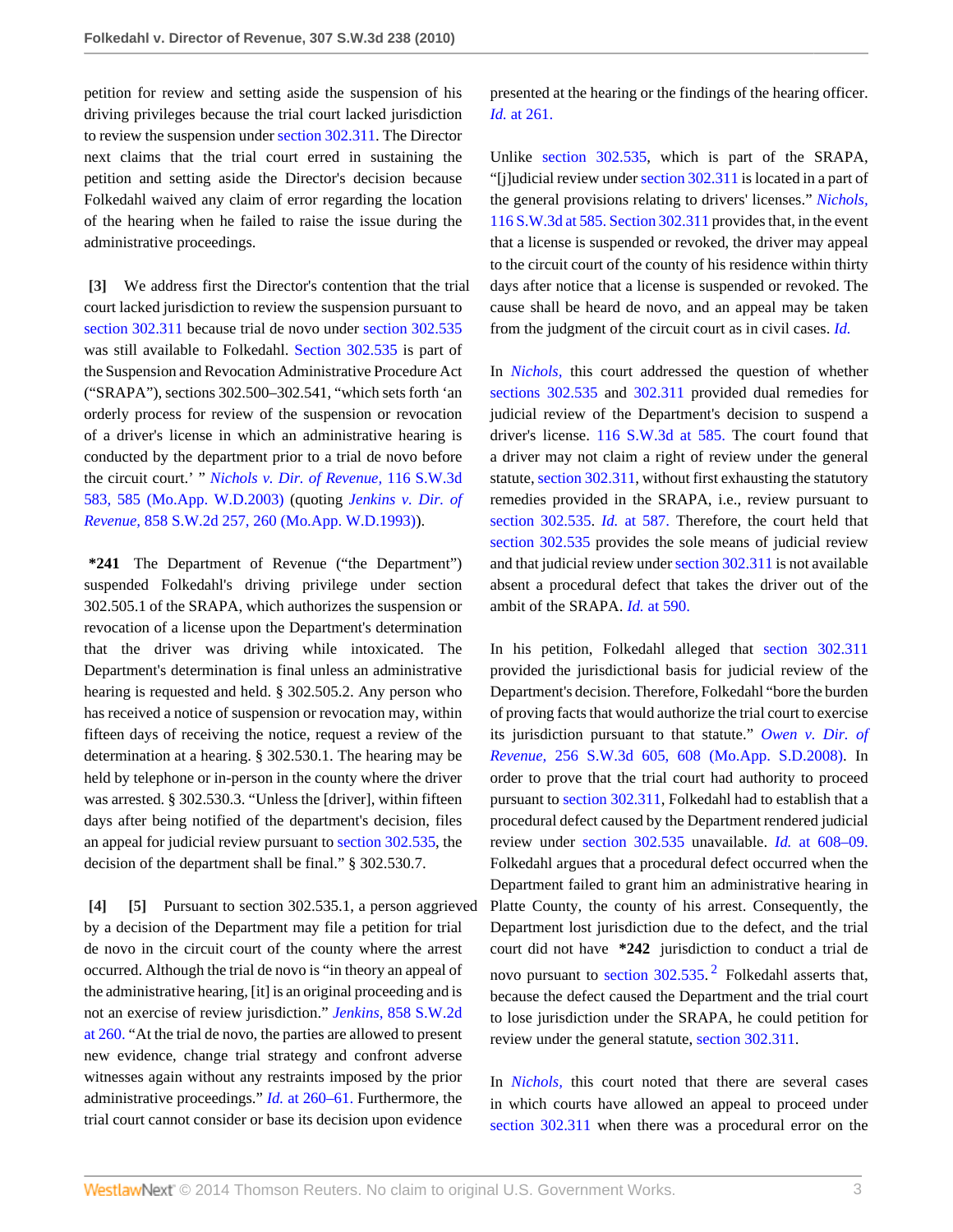part of the Department which rendered judicial review under [section 302.535](http://www.westlaw.com/Link/Document/FullText?findType=L&pubNum=1000229&cite=MOST302.535&originatingDoc=I537b024a46f011dfaad3d35f6227d4a8&refType=LQ&originationContext=document&vr=3.0&rs=cblt1.0&transitionType=DocumentItem&contextData=(sc.Search)) unavailable. [116 S.W.3d at 587.](http://www.westlaw.com/Link/Document/FullText?findType=Y&serNum=2003459955&pubNum=4644&fi=co_pp_sp_4644_587&originationContext=document&vr=3.0&rs=cblt1.0&transitionType=DocumentItem&contextData=(sc.Search)#co_pp_sp_4644_587) In one of those cases, a court found that review under [section 302.311](http://www.westlaw.com/Link/Document/FullText?findType=L&pubNum=1000229&cite=MOST302.311&originatingDoc=I537b024a46f011dfaad3d35f6227d4a8&refType=LQ&originationContext=document&vr=3.0&rs=cblt1.0&transitionType=DocumentItem&contextData=(sc.Search)) was proper where the Director failed to properly notify the driver's attorney of the hearing officer's decision, which caused the driver's petition for trial de novo to be untimely. *[Id.](http://www.westlaw.com/Link/Document/FullText?findType=Y&serNum=2003459955&originationContext=document&vr=3.0&rs=cblt1.0&transitionType=DocumentItem&contextData=(sc.Search))* (citing *Gehrs v. Dir. of Revenue,* [965 S.W.2d 360 \(Mo.App.](http://www.westlaw.com/Link/Document/FullText?findType=Y&serNum=1998071373&pubNum=713&originationContext=document&vr=3.0&rs=cblt1.0&transitionType=DocumentItem&contextData=(sc.Search)) [E.D.1998\)\)](http://www.westlaw.com/Link/Document/FullText?findType=Y&serNum=1998071373&pubNum=713&originationContext=document&vr=3.0&rs=cblt1.0&transitionType=DocumentItem&contextData=(sc.Search)). In two other cases, courts found that appeals could proceed under [section 302.311](http://www.westlaw.com/Link/Document/FullText?findType=L&pubNum=1000229&cite=MOST302.311&originatingDoc=I537b024a46f011dfaad3d35f6227d4a8&refType=LQ&originationContext=document&vr=3.0&rs=cblt1.0&transitionType=DocumentItem&contextData=(sc.Search)) where the Director wrongfully denied the driver's request for an administrative hearing. *[Id.](http://www.westlaw.com/Link/Document/FullText?findType=Y&serNum=2003459955&originationContext=document&vr=3.0&rs=cblt1.0&transitionType=DocumentItem&contextData=(sc.Search))* (citing *[Whitney v. Dir. of Revenue,](http://www.westlaw.com/Link/Document/FullText?findType=Y&serNum=1994165868&pubNum=713&originationContext=document&vr=3.0&rs=cblt1.0&transitionType=DocumentItem&contextData=(sc.Search))* 880 S.W.2d [656 \(Mo.App. E.D.1994\)](http://www.westlaw.com/Link/Document/FullText?findType=Y&serNum=1994165868&pubNum=713&originationContext=document&vr=3.0&rs=cblt1.0&transitionType=DocumentItem&contextData=(sc.Search)); *[Marsala v. Dir. of Revenue,](http://www.westlaw.com/Link/Document/FullText?findType=Y&serNum=1990093363&pubNum=713&originationContext=document&vr=3.0&rs=cblt1.0&transitionType=DocumentItem&contextData=(sc.Search))* 793 [S.W.2d 492 \(Mo.App. E.D.1990\)\)](http://www.westlaw.com/Link/Document/FullText?findType=Y&serNum=1990093363&pubNum=713&originationContext=document&vr=3.0&rs=cblt1.0&transitionType=DocumentItem&contextData=(sc.Search)).

Although the Director set Folkedahl's hearing in the wrong county, the Director's error did not produce the same result as the procedural defects in the cases cited above. Unlike the driver in *[Gehrs,](http://www.westlaw.com/Link/Document/FullText?findType=Y&serNum=1998071373&originationContext=document&vr=3.0&rs=cblt1.0&transitionType=DocumentItem&contextData=(sc.Search))* who did not receive proper notice of the hearing officer's decision, Folkedahl promptly received notice of the decision and timely filed his petition for trial de novo. Additionally, unlike the drivers in *[Whitney](http://www.westlaw.com/Link/Document/FullText?findType=Y&serNum=1994165868&originationContext=document&vr=3.0&rs=cblt1.0&transitionType=DocumentItem&contextData=(sc.Search))* and *[Marsala,](http://www.westlaw.com/Link/Document/FullText?findType=Y&serNum=1990093363&originationContext=document&vr=3.0&rs=cblt1.0&transitionType=DocumentItem&contextData=(sc.Search))* Folkedahl's request for an administrative hearing was granted, and a full hearing was held.

Furthermore, Folkedahl's case is distinguishable from *[Gehrs,](http://www.westlaw.com/Link/Document/FullText?findType=Y&serNum=1998071373&originationContext=document&vr=3.0&rs=cblt1.0&transitionType=DocumentItem&contextData=(sc.Search)) [Whitney,](http://www.westlaw.com/Link/Document/FullText?findType=Y&serNum=1994165868&originationContext=document&vr=3.0&rs=cblt1.0&transitionType=DocumentItem&contextData=(sc.Search))* and *[Marsala](http://www.westlaw.com/Link/Document/FullText?findType=Y&serNum=1990093363&originationContext=document&vr=3.0&rs=cblt1.0&transitionType=DocumentItem&contextData=(sc.Search))* in that, in those cases, statutory prerequisites were not met. In *[Gehrs,](http://www.westlaw.com/Link/Document/FullText?findType=Y&serNum=1998071373&originationContext=document&vr=3.0&rs=cblt1.0&transitionType=DocumentItem&contextData=(sc.Search))* the trial court lacked authority to proceed because the driver's petition for trial de novo was filed out of time. [965 S.W.2d at 361.](http://www.westlaw.com/Link/Document/FullText?findType=Y&serNum=1998071373&pubNum=713&fi=co_pp_sp_713_361&originationContext=document&vr=3.0&rs=cblt1.0&transitionType=DocumentItem&contextData=(sc.Search)#co_pp_sp_713_361) In its discussion of *[Whitney](http://www.westlaw.com/Link/Document/FullText?findType=Y&serNum=1994165868&originationContext=document&vr=3.0&rs=cblt1.0&transitionType=DocumentItem&contextData=(sc.Search))* and *[Marsala,](http://www.westlaw.com/Link/Document/FullText?findType=Y&serNum=1990093363&originationContext=document&vr=3.0&rs=cblt1.0&transitionType=DocumentItem&contextData=(sc.Search))* the court in *[Nichols](http://www.westlaw.com/Link/Document/FullText?findType=Y&serNum=2003459955&originationContext=document&vr=3.0&rs=cblt1.0&transitionType=DocumentItem&contextData=(sc.Search))* noted that the wrongful denial of an administrative hearing under section 302.530 prohibited further proceedings under the SRAPA because the procedures of the SRAPA specifically contemplate review by a circuit court after an administrative hearing. *Nichols,* [116 S.W.3d at 587](http://www.westlaw.com/Link/Document/FullText?findType=Y&serNum=2003459955&pubNum=4644&fi=co_pp_sp_4644_587&originationContext=document&vr=3.0&rs=cblt1.0&transitionType=DocumentItem&contextData=(sc.Search)#co_pp_sp_4644_587) (observing that there is no provision in the SRAPA for skipping the administrative hearing and proceeding directly to a circuit court).  $3$ 

Contrary to the circumstances in the cases discussed in *[Nichols,](http://www.westlaw.com/Link/Document/FullText?findType=Y&serNum=2003459955&originationContext=document&vr=3.0&rs=cblt1.0&transitionType=DocumentItem&contextData=(sc.Search))* the statutory prerequisites at both the administrative and trial court level were met in Folkedahl's case. Folkedahl requested an administrative hearing within the statutory time limit and with the agency specified in the statute; therefore, Folkedahl's request gave the Department jurisdiction to conduct an administrative hearing. *See Jenkins,* [858 S.W.2d](http://www.westlaw.com/Link/Document/FullText?findType=Y&serNum=1993145134&pubNum=713&fi=co_pp_sp_713_261&originationContext=document&vr=3.0&rs=cblt1.0&transitionType=DocumentItem&contextData=(sc.Search)#co_pp_sp_713_261) [at 261.](http://www.westlaw.com/Link/Document/FullText?findType=Y&serNum=1993145134&pubNum=713&fi=co_pp_sp_713_261&originationContext=document&vr=3.0&rs=cblt1.0&transitionType=DocumentItem&contextData=(sc.Search)#co_pp_sp_713_261) "Once jurisdiction is validly acquired, the department retains jurisdiction over the case until a final judgment has been rendered." *Id.* [at 261–62.](http://www.westlaw.com/Link/Document/FullText?findType=Y&serNum=1993145134&originationContext=document&vr=3.0&rs=cblt1.0&transitionType=DocumentItem&contextData=(sc.Search)) A full hearing was held, and a final judgment was rendered prior to Folkedahl's filing of a petition for review. Missouri courts have found that a trial court has authority over a petition for trial de novo pursuant to [section 302.535](http://www.westlaw.com/Link/Document/FullText?findType=L&pubNum=1000229&cite=MOST302.535&originatingDoc=I537b024a46f011dfaad3d35f6227d4a8&refType=LQ&originationContext=document&vr=3.0&rs=cblt1.0&transitionType=DocumentItem&contextData=(sc.Search)) if the **\*243** petition is filed in the correct circuit court, *Id.* [at 262,](http://www.westlaw.com/Link/Document/FullText?findType=Y&serNum=1993145134&originationContext=document&vr=3.0&rs=cblt1.0&transitionType=DocumentItem&contextData=(sc.Search)) and if the petition is timely filed, *Gehrs,* [965 S.W.2d at 361.](http://www.westlaw.com/Link/Document/FullText?findType=Y&serNum=1998071373&pubNum=713&fi=co_pp_sp_713_361&originationContext=document&vr=3.0&rs=cblt1.0&transitionType=DocumentItem&contextData=(sc.Search)#co_pp_sp_713_361) Folkedahl met these requirements when he timely filed his petition for trial de novo in Platte County, the county in which his arrest occurred.

<span id="page-3-4"></span>While the Director erroneously set the administrative hearing in a county other than the county in which Folkedahl was arrested, Folkedahl has failed to establish that the error deprived the Department and the trial court of subject matter jurisdiction and rendered a trial de novo pursuant to [section](http://www.westlaw.com/Link/Document/FullText?findType=L&pubNum=1000229&cite=MOST302.535&originatingDoc=I537b024a46f011dfaad3d35f6227d4a8&refType=LQ&originationContext=document&vr=3.0&rs=cblt1.0&transitionType=DocumentItem&contextData=(sc.Search)) [302.535](http://www.westlaw.com/Link/Document/FullText?findType=L&pubNum=1000229&cite=MOST302.535&originatingDoc=I537b024a46f011dfaad3d35f6227d4a8&refType=LQ&originationContext=document&vr=3.0&rs=cblt1.0&transitionType=DocumentItem&contextData=(sc.Search)) unavailable. Where Folkedahl met the statutory prerequisites at both the administrative and trial court level, and a full administrative hearing was held, a trial de novo pursuant to [section 302.535](http://www.westlaw.com/Link/Document/FullText?findType=L&pubNum=1000229&cite=MOST302.535&originatingDoc=I537b024a46f011dfaad3d35f6227d4a8&refType=LQ&originationContext=document&vr=3.0&rs=cblt1.0&transitionType=DocumentItem&contextData=(sc.Search)) was still available.<sup>[4](#page-4-0)</sup> Therefore, [section 302.311](http://www.westlaw.com/Link/Document/FullText?findType=L&pubNum=1000229&cite=MOST302.311&originatingDoc=I537b024a46f011dfaad3d35f6227d4a8&refType=LQ&originationContext=document&vr=3.0&rs=cblt1.0&transitionType=DocumentItem&contextData=(sc.Search)) did not provide a basis for the trial court to review the suspension of Folkedahl's driving privileges.<sup>[5](#page-4-1)</sup> *See Owen,* [256 S.W.3d at 609.](http://www.westlaw.com/Link/Document/FullText?findType=Y&serNum=2016380933&pubNum=4644&fi=co_pp_sp_4644_609&originationContext=document&vr=3.0&rs=cblt1.0&transitionType=DocumentItem&contextData=(sc.Search)#co_pp_sp_4644_609) Because the trial court acted without authority in reinstating Folkedahl's driving privileges, the decision is null and void. *[Id.](http://www.westlaw.com/Link/Document/FullText?findType=Y&serNum=2016380933&originationContext=document&vr=3.0&rs=cblt1.0&transitionType=DocumentItem&contextData=(sc.Search))*

<span id="page-3-5"></span><span id="page-3-3"></span>Because the Director's first point is granted, we need not address the Director's second point on appeal. The judgment is reversed and remanded to the trial court with directions to enter a judgment dismissing Count II of Folkedahl's petition requesting review pursuant to [section 302.311](http://www.westlaw.com/Link/Document/FullText?findType=L&pubNum=1000229&cite=MOST302.311&originatingDoc=I537b024a46f011dfaad3d35f6227d4a8&refType=LQ&originationContext=document&vr=3.0&rs=cblt1.0&transitionType=DocumentItem&contextData=(sc.Search)).

All concur.

#### Footnotes

<span id="page-3-0"></span>[1](#page-1-2) All statutory references are to RSMo Cum.Supp.2008 unless otherwise indicated.

<span id="page-3-2"></span>[3](#page-3-3) The court also pointed out that, while an administrative hearing occurs prior to judicial review by the trial court pursuant to the SRAPA, such a hearing is not provided prior to review under [section 302.311](http://www.westlaw.com/Link/Document/FullText?findType=L&pubNum=1000229&cite=MOST302.311&originatingDoc=I537b024a46f011dfaad3d35f6227d4a8&refType=LQ&originationContext=document&vr=3.0&rs=cblt1.0&transitionType=DocumentItem&contextData=(sc.Search)). *Id.* [at 587 n. 4.](http://www.westlaw.com/Link/Document/FullText?findType=Y&serNum=1993145134&originationContext=document&vr=3.0&rs=cblt1.0&transitionType=DocumentItem&contextData=(sc.Search))

<span id="page-3-1"></span>[<sup>2</sup>](#page-2-3) Folkedahl claims this is the case because the trial court derives its jurisdiction from the jurisdiction of the administrative agency. *See Jenkins,* [858 S.W.2d at 261](http://www.westlaw.com/Link/Document/FullText?findType=Y&serNum=1993145134&pubNum=713&fi=co_pp_sp_713_261&originationContext=document&vr=3.0&rs=cblt1.0&transitionType=DocumentItem&contextData=(sc.Search)#co_pp_sp_713_261).